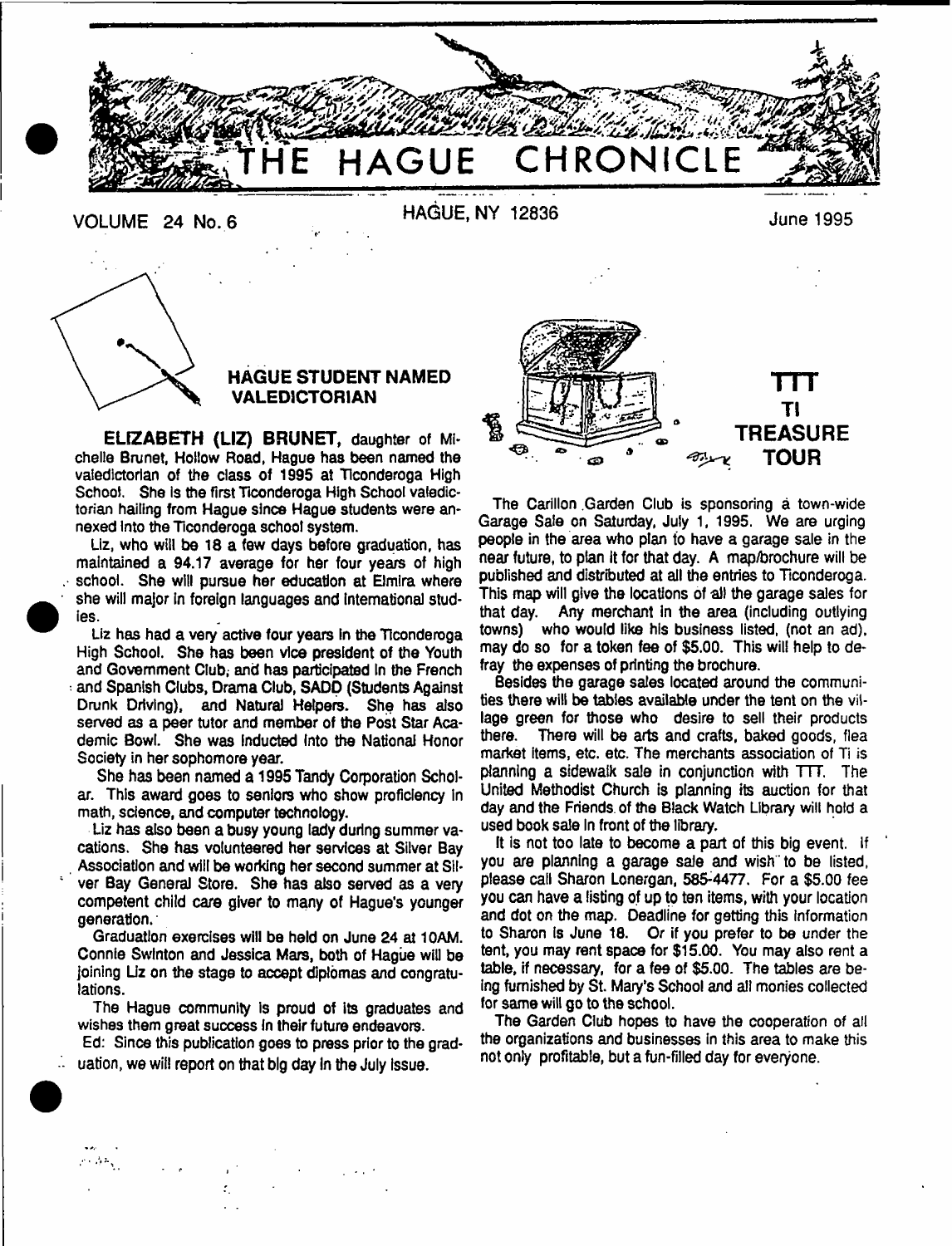#### **1995 SUMMER FESTIVAL SCHEDULE IS SET**

The Ticonderoga Festival Guild, in spite of the fact it suffered a 50% cut in funding , is pleased to announce a diverse program presenting over 30 artists on stage under the Ticonderoga Festival Guild tent during July and August

On **July 11,** A Celebration of Area Artists will entertain our community with their instruments, their voices and their personalities. The performance, coordinated by Nelson Shapiro, will introduce artists who are known in this area for their many contributions including their musical talents, commitment to the performing arts and community involvement. This proved to be a very successful concert last year and is returning by popular demand. The tent will open at 7PM. Admission - \$5.00. Refreshments available for sale.

The Syracuse Symphony Baroque Ensemble will continue our new tradition of officially opening the summer season with a classical performance allowing us to remember our roots when the Guild was formed in 1980 bringing the Soviet Emigre Orchestra as artists-in-residence. The Baroque Ensemble will present Telemann, Handel, Copland and Bach, on Tuesday, **July 18th** at 8PM.

Arts Trek XIII children's performances will open its fiveweek series on Wednesday morning, July 19 at 10:30 AM with Imagine-lf with Jamie Greenburg performing his "alternatives to TVitis."

The President's Party gala will be held on Friday, June 30, 6:30PM at Fort Ticonderoga, \$25 per couple and \$15 single admission. Hors d'oeuvres, wine, music.,.featuring The New York Swing Exchange. Often favorably compared to the Swingle Singers and to the Manhattan Transfer, the New York Swing Exchange takes its own approach, doing original arrangements with its own special style...their new recording On the Edge, had been added to their varied menu of selections which includes Moondance: New York Afternoon: Just the Way You Look Tonight and The Shadow of Your Smile. In addition, The LaChute Trio with members Maiinda Chapman, flute, Peg Brady, oboe and John Breitenbach, bassoon, have volunteered to add to the musical entertainment. In every way the President's Party promises a special atmosphere, a lovely occasion.

The Festival Guild is sponsoring the sale of a woven coverlet featuring the historical buildings of Ticonderoga. The coverlet will be on view on the night of the President's party and also on July 1 under the tent at the TTT, sponsored by the garden club (see p. 4). Advance orders may be placed at \$39.95.

Season tickets for the concert series are on sale at the Bookmark and Dragonfly Book Store.

# **COMING EVENTS FOR THE HAGUE BAPTIST CHURCH**

The ladies of the Hague Baptist Church are planning a bake sale to take place beside the Hague Market on June

23 starting at 9AM. (These ladies are really good bakers!)

Ò,

On July 22 there will be a Trash and Treasure Sale in the church annex beginning at 9AM. If you have any good trash or treasures, they will be most gratefully accepted. They can be left on the porch of the parsonage. And then, of course, if you need more treasures, be sure to come to the sale on July 22.

The ladies also plan to have a table at the Hague Arts Fair on August 5. This will consist of mostly baked goods and crafts - some white elephants.

They will appreciate your support!

-2-

## **HAGUE HISTORICAL SOCIETY**

The June meeting of the Hague Historical Society was held on Thursday, June 15 at the Hague Community Center. The guest speaker, Dr. Sandy Lamb, a Hague resident of Wardsborough, related the story of the Drs. Jacobi, well known summer residents of Bolton.

Or. Abraham Jacobi is known as the father of American pediatrics. His wife was one of the early women physicians. Dr. Lamb's grandmother worked for the Jacobis and related many interesting stories to him when he was young. This talk should certainly have brought us closer to fhe history of our southern neighbor, Bolton.

Our May speaker, Dolly Kennedy, presented a most interesting story of Split Rock Road history as predicted. Well- researched facts kept her audience alive with humor and at the end stimulated many other memories from those attending. Indeed those were the good old days!... rmp

## **WOMEN HELPING WOMEN**

"Some Days You're the Pigeon, and Some Days You're the Statue". That's the topic for our next program on Monday, July 10,1995, 7PM at the Hague Community Center. Dr.' Roger Anderson, President of Adirondack Community College, humorist and author of several books, will be our speaker. So, for pure enjoyment, come join us for an evening of humor and laughter. A special invitation is extended to husbands and all other men in our communities to attend.

This program is free and geared for men and women of all ages. We look forward to welcoming residents of Ticondepga, Putnam and Crown Point, as weil as Bolton Landing, Lake George and Glens Falls.

Women Helping Women is a group of women who meet thq second Monday of each month with guest speakers covering topics concerned with women's well being - physical, emotional, social and intellectual.

*"The flag Is a symbol of our national unity. It Is the spirit of our underlying devotion to our country. It stands for the best that Is In us***...** *For Loyalty, Character, and Faith In Dem o c ra c y* **.** *..Dr. S.L DeLove*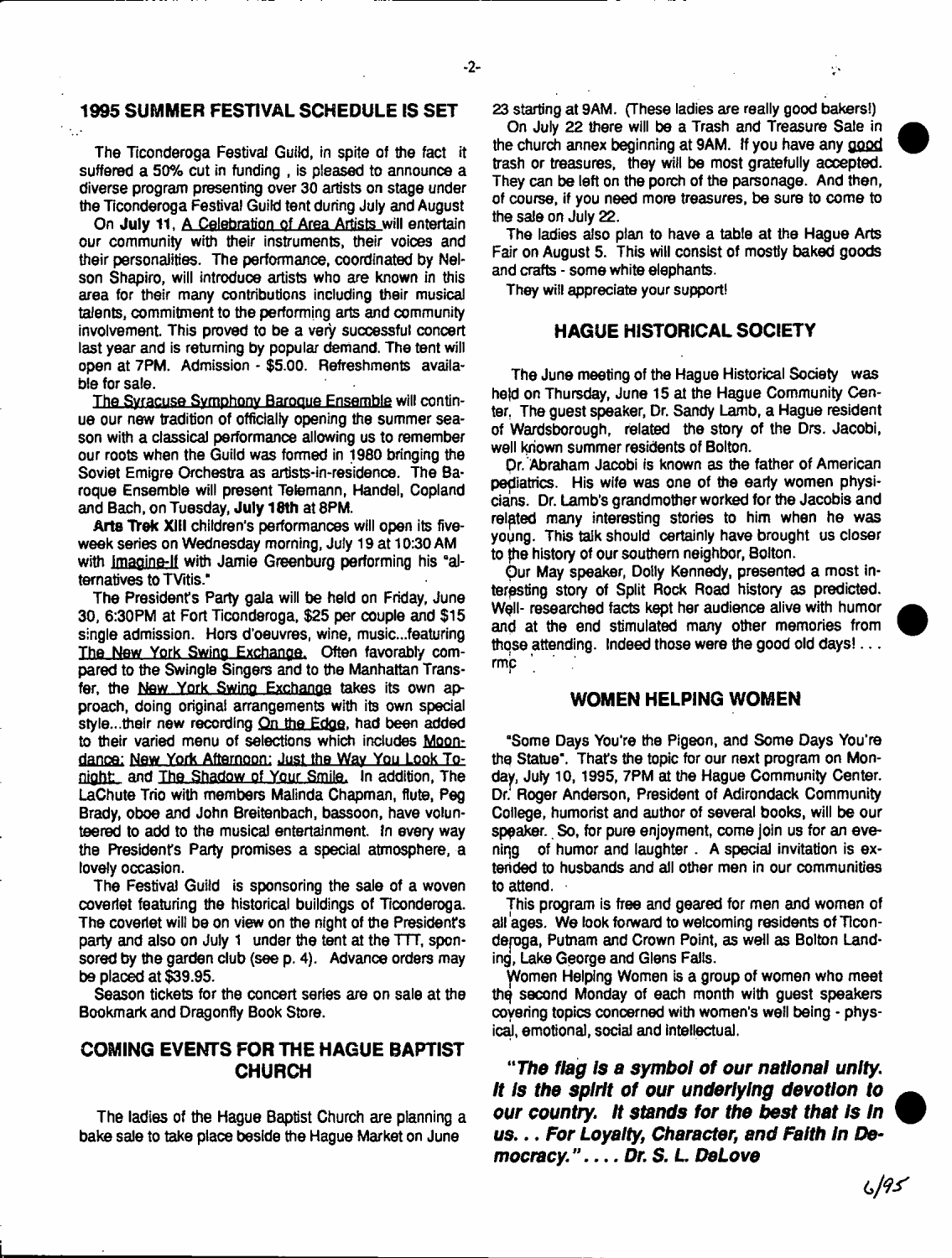## **HAGUE TOWN BOARD SPECIAL MEETING**

- **3**-

Reclamation was the main theme at the special board meeting on May 19. Bids had been opened on the 15th and Mascaro and Sons from PA were the low bidders. Their representative and Gene Salemi who had been working on reclamation from the very beginning were there to explain the intricacies involved such as permits, various state departments that must be contacted, etc. There are still many details to work out and the project will continue through 1995.

**•** 

Resolution #13 relating to new park regulations amendments was passed. They are posted at the park and are available at the town hall.

It seems the bridge property (into the Town Center) does not belong to the school, as formerly indicated. Supervisor Belden will locate the owner, Louis Burgess, so that the matter of town use can be resolved.

There will be a workshop on Employees Guide. Date to be announced.

There will be a Democratic Party meeting on June 6 at 7PM in the Center.

Resolution #14 was approved authorizing Supervisor Belden to enter into an agreement with Warren County to administer the HUD grant we just received.

Councilman Meola would like to review the town's insurance. He would like to see this done every year to make sure we get the best rates... gl

#### **ZONING BOARD OF APPEALS**

Mr. Coates of Locust Inn (33\*1-28) at the comet of Rts. 9N and 8, approached the board about a use variance (added use) to develop an Art Gallery located inside the inn. An external sign would be the only addition to the building. The board Is forwarding this request to the Planning Board. The Inn Is located in the hamlet.

The Maiaro boat storage on Decker Hill is still on hold.

Lazarus (66-1-13) deck, is still waiting for an answer from the Warren County Planning Board.

A special public hearing on the ongoing problem of ODY's Restaurant will be held on Wed night, May 31 at 7PM... g)

## **ZBA PUBLIC HEARING - MAY 31,1995 ODY'S RESTAURANT**

A special public hearing was held on May 31 to allow for public input in the request by Mr. Levy for a use variance (61 -1-15), the property known as ODY's.

The board was presented with a petition containing about 200 signatures for the restaurant. The board then asked for any other residents who wished to speak for or against.

A number of people both for and against - most of those against • spoke of the noise factor late at night and certain ^^nseemly behaviors, but said they might be more\* accept-

*fF* there were enforceable conditions included in any approval by the board.

A few letters were read and when everyone who wished to speak had been heard, Chairman Ginn announced that the public hearing would remain open until the next ZBA regular meeting on June 29 at 7PM when the board would again discuss the matter.  $\ldots$  gl

## **PLANNING BOARD - JUNE 1**

In the case of Doherty (41-1-2.3 & 2.8), Hollow Rd. Their problem with' a non-conforming lot developed because the original sellers did not go through channels for a sub-division and sold a non-conforming lot. There seem to be a few solutions and these will be investigated at the July 6th meeting. A public hearing will be held at this meeting, starting at 7PM.

Mr. Coates of Locust Inn Bed & Breakfast (31-1-26.1) would like to include an art gallery within the inn at the Intersection of 9N & Rt. 8. A public hearing was approved for the July 6th meeting. A site review was made by the board at the conclusion of the meeting.

Mike Carr from Lake George Land Conservancy spoke about the purchase of land in the Jabe Pond area from Xmas Assoc, and Mr. S. Disbrow (41-1--37). They had requested a 7-lot sub-division earlier and Mr. Carr is requesting that the area become a 2-lot sub-division after purchase of state right of way. 8,000 acres of forest would remain open to the public. The land would be assessed at full value and taxes would be paid by the Conservancy and later if the state takes over, taxes would be paid'by the state.

A public hearing was also planned for July 6,

The updated mylar for Priore (21-1-13) Campsite, Rt 8 has been signed and the minor 2-lot sub-division completed. .. .gl

#### **TOWN BOARD MEETING - June 13,1995**

Two items shared importance at the meeting of the town board on May 13.

(a) The Housing & Urban Development (HUD) Small Cities Block Grant of \$400,000 that .will enable 23 or 24 homes of low or moderate income households to receive help in their rehabilitation. A citizens' advisory committee will be created before the next meeting to work with Pat Tatich, chairman of Warren County Planning Board who will act as Fair Housing Officer.. For those interested in the policies and procedures of this program a report may be viewed at the Community Center.. Supervisor Belden was authorized to sign a number of papers that will start the grant. Applications for help may be gotten from the secretaries at the center.

(b) Clough, Harbour & Assoc, presented the final map, plan and report for the formation of the Hague Town Sewer District #1. A public hearing is planned for the near future and a referendum will be held to allow residents of the sewer district to vote yes or no to the project. If the majority of the residents vote against the sewer project, it will be dropped. It should be noted that the federal government is funding most of this project and in the event it is voted (Cont. on page 4 - TOWN BOARD)  $\omega$  | 95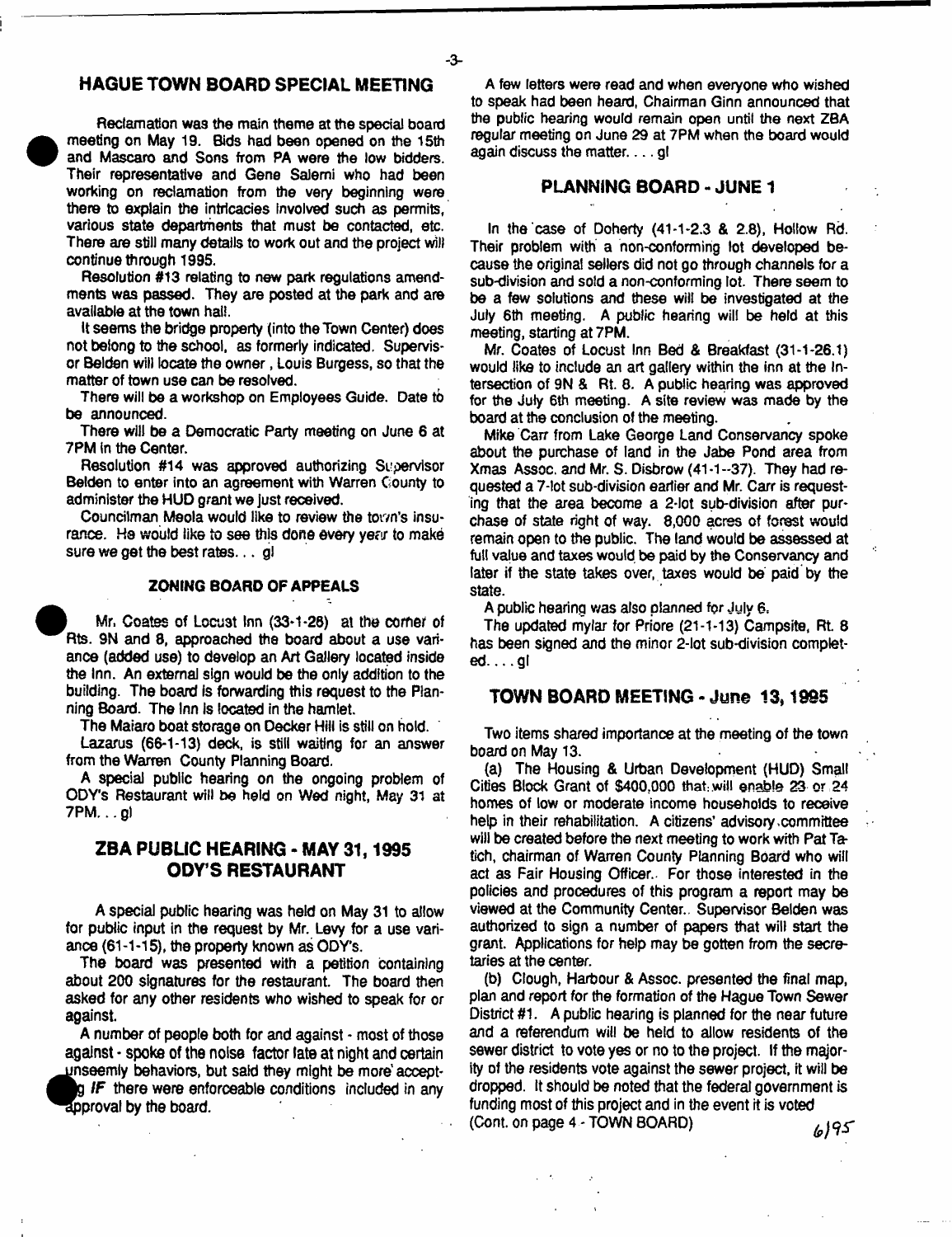down, the monies that have been allotted will not be forthcoming. In all probability a sewer system will be mandated at a later date, the cost wilt be more, and the burden of the cost will be upon the town, i.e. the taxpayers. The town clerk has a copy of the report and any interested resident can read it during the clerk's regular office hours. It's interesting and informative.

In other business:

A motion made and passed to have the minutes of each meeting available within two weeks after a meeting.

The matter of Town insurance was discussed with Councilman Meola wondering why, in January, new propbsals for the 1995 policy were not reviewed. There was some question as to whether the contracts- needed to be reviewed every year. Mr. Meola cited the April 28,1994 minutes In which it stated "a motion was made by L. Megow and seconded by M. Fitzgerald to get proposals every year in January.'

Silver Bay Assoc, is again providing an instructional swimming program for Hague's children from July 10 to Aug 18, 1995. Non-swimmers and beginners will meet Mon through Fri from 1:30-2PM at the Haguo Beach. Swimmers will meet at Silver Bay Assoc, during ihe same period. The cost to the town wilt be \$10 per child. Approved unanimously. Town Clerk Valerie Lawrence, speaking as a town citizen, questioned why Silver Bay Assoc. did not provide this program at no cost. There were no comments.

A motion was made to limit town funds to no more than \$1500.00

A public hearing was held on CVI Cable at 6PM and Mr. Piscattelli, CVI representative was there to answer questions concerning the future *of* programming and other difficulties. The merger of CVI with Tim-Werner should make no difference in our contract.

A reminder that C&D material disposat tickets can OnLy be purchased at the transfer station, which, incidently, has been completely reorganized.

Repair on a stone wall has been requested. Since it is on highway right of way, Highway Supvr. DeLarm will contact a state engineer to evaluate in terms of safety and liability.

Board approved Debbie Manning as deputy town clerk.

The appeal to the Appellate Court (on ODY's Restaurant) was denied. At an executive session at the end of the meeting, the board met with the attorney and voted unanimously AGAINST proceeding with further litigation.

Mr. Levy, owner of ODY's has asked the ZBA for a variance based on hardship. (See ZBA p.3)

The town received a report on the wastewater treatment facility. Can be seen at Community Center.

Letter read from Dr. Robert Cote in which he opposed further expenditure of taxpayer money to further the cause of ODY's Restaurant.

There will be another audit of the clerk's books.

The best way to solve the problem with the bridge property (entrance-to Community Center) seems to be a quick claim deed by the town. Supv, Belden will follow through.

Lu Megow and Rudy Meola, councilman, will meet with L. Swinton to discuss a possible change in the dog ordinance.

Resolution #14 was passed authorizing agreement with county for the Small Cities Block Grant (HUD).

Res. #15 - A snow/ice agreement with the county will be signed by Supv. Belden. There is an additional 9.2 miles this year at \$1,331.06 per mile.... gl

## **SCHOOL BUDGET PASSED**

The three candidates for school board, all incumbents, ran unopposed. They are: Angela Sammis, William Sola and Gary Davis.

The school budget was passed by a vote of 588 to 253. In Hague there were 163 voters who came to the polls. 73 of these voters supported the budget and 90 voted against.

#### COMPUTERS DONATED TO SCHOOL

VIASINC, INC. has donated seven computers and a file server to the high school Travel & Tourism class. The company is the nation's leading producer of software systems for Travel and Tourism training. The computers will become a teaming lab *for the* high school Travel and Tourism program.

Students will be able to learn all major airline reservation systems such as SABRE, World Span and Apollo. These systems'are the same as those used in the airline industry. This will allow students to be marketable as travel agents, or pursue Travel/Tourism programs in college. Officials recently signed an agreement with SUNY Morrisville to use the new program.

Ticonderoga is one of the only high schools in the nation to offer such a unique, job-ready vocational curriculum.

FOOD DISTRIBUTION will take place on June 27 from 1 - 2PM at the Community Center. Future dates for distribution are July 11 and July 25.

## **CASTING CONTEST FOR KIDS**

New York BASS Federation and the Hague Chamber of Commerce will be sponsoring a "Casting Kids Competition" as a part of BASS Tournament weekend. The competition will take place on Sat. Jun 17,12 noon - 4PM at the Town Park next to the Firemen's Steak Roast tent.

The event is free and may lead to an invitation to compete at a statewide competition. Boys and girls under the age of 14 are invited.

Come out and have some fun.

Correction: Under the news of the Ti Festival Guild on page 2 of this issue, it is stated that the coverlet is being sold on Jul 1 under the tent for \$39.95. This is an error. It is being offered at that price at the President's Party only and will sell for \$45.00 thereafter. The correction was made after page 2 had been printed. We regret any inconvenience.

**6/95**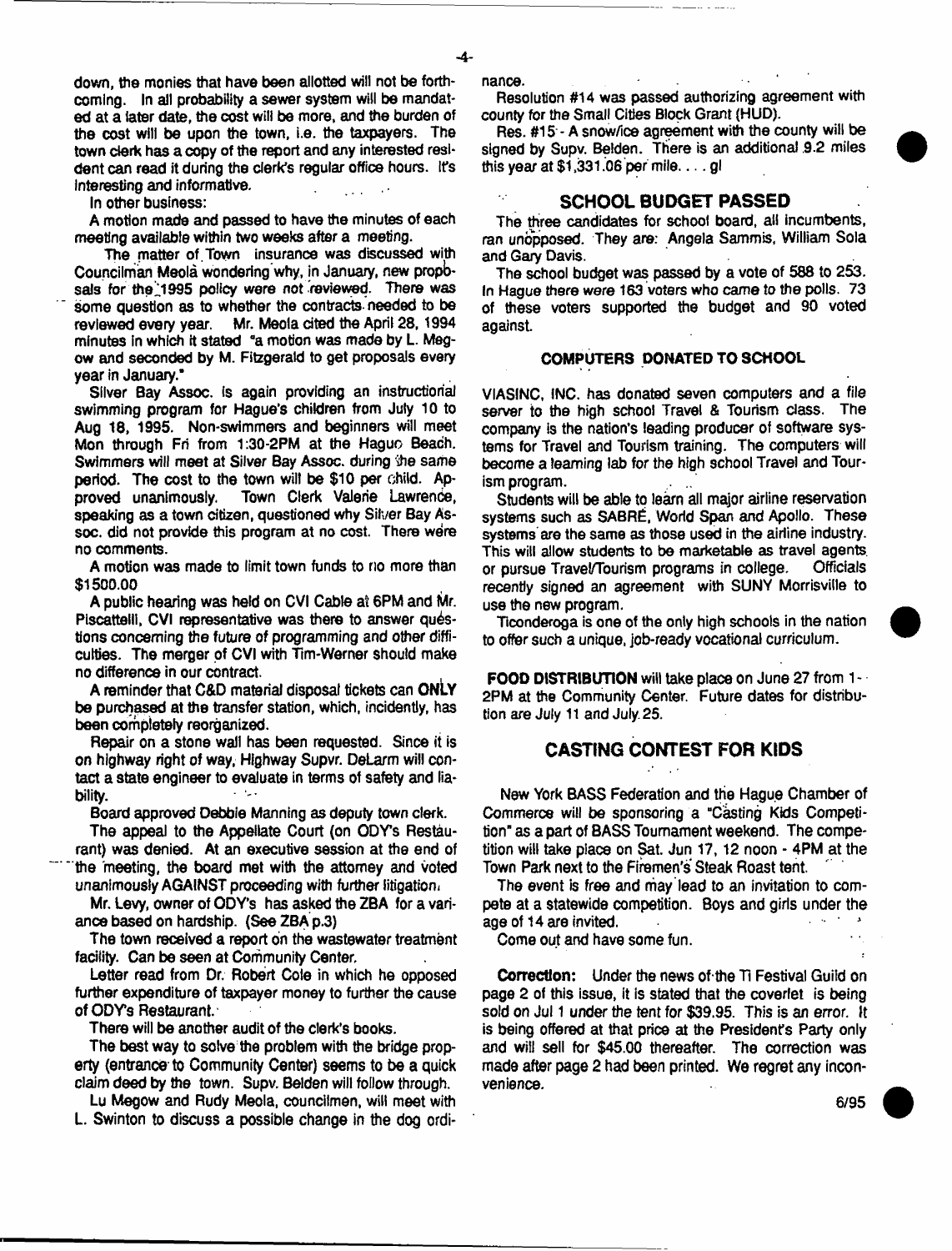# **BOATING COURSE SCHEDULED IN HAGUE**

- **5**-

Have your children or grandchildren registered for the NYS Young Boater's Safety Course? It will be given in the Hague Community Center beginning on Monday, July 10. Classes will be held each day from Monday through Thursday from 10AM to 12 noon.

<sup>•</sup>

<sup>•</sup>

Anyone between the ages of 10 and 18 who wishes to operate a motorboat alone is eligible to attend. Materials and instruction are free.

To register, call the Hague Town Center at 543-6161 br the instructors, Carol and Martin Brown, at 543-6403 as soon as possible. If you can't make this session, the course will be repeated from August 7-10.

## **NATURE NEWS**

#### Laura Meade

On May 13, 1995 throughout North America birders made a co-ordinated effort to record a migration count of ail bird species seen or heard. This was the day selected as most favorable for migratory birds which fly north to nesting habitats for the summer months.

In the Town of Hague Bob and Betty Wotton documented 51 species while observing at their lakeshore property at Forest Bay or while driving along Route 9U and Split Rock Rd. and then walking up the Jabe Pond Rd. Altogether they saw or heard 223 individual birds! Amofig those noted were 13 warblers, including Nashville Warbler, Northern Parula, Yellow Warbler, Chestnut-sided Warbler, Magnolia Warbler, Black-throated Blue Warbler, Myrtle Warbler, Black-throated Green Warbler, Black and White Warbler, American Redstart, Ovenbird, Northern Waterthrush and Common Yellowthroat. In the Thrush Family there were: Easter Bluebird, Veery, Hermit Thrush, Wobd Thrush and American Robin.

In comparison, I was able to see or hear on that day 27 species and 66 individuals, including a pair of Common Loons, one Great Blue Heron, one Bufflehead and ohe Whip-poor-wilL

A co-ordinator for Now York State will compile all the migration count reports and then a final tally will be done by a North American ornithologist.

For those who visited the bird banding station at the Crown Point Historic Site in May, it was interesting to report that Mike Peterson, Licensed Bird Bander, banded 57 species (with a total of over 700 individuals) during a period of two weeks. Many warblers were among those banded.

June 8 Jenna Frasier spotted 33 Canada Geese at the Hague Beach, quite a surprise for this time of year.

Do you have an unusual bird report?

### **HAGUE MUSEUM ACQUISITIONS**

A **large framed picture of the Hotel Uncas and dock, dat**ed 1915 has been acquired from the Lela Foote Estate. From Dick Bolton: Log scaler's measure rule. Newspaper dated 1969 with an article of the first moon walk. Sesquicentennial issue of the Glens Falls TIMES featuring the WARREN COUNTY MUNICIPAL CENTER.

Group picture of the 4th grade 1934. Winter Carnival material from the first WINTER CARNIVAL dated 1966. Hague School Band picture, 1940.

Plaque and other material awarded LELA FOOTE in commemoration of her 100th birthday in 1994.

#### **. WEATHER NOTES** Mary Lou Douiin

THE SPRING of '95 has been long, cool and fairly dry. Throughout April we had ample amounts of sunshine, (6% more than normal) but the daytime temperatures were generally in the 50's. The nights were chilly and on April 15 we had a short squall. The smelt ran sporadically in Sucker Brook the third week of April. The numbers and days were far less than in the past.

The daily temperatures jumped to the 60's and low 70's throughout May. May was cloudier than April and we experienced four days with shower activities. The first thunder and lightening storm of the season was May 19 at. night. Memorial Day weekend was mixed. It began with gorgeous weather on Sat., became cloudy and breezy on Sunday and by Sunday night thunder and lightening returned. Memorial Day itself was cloudy and stormy. It cleared late in the day. The hottest day of May was its last. It was clear with a great blue sky and 83<sup>9</sup> on May 31. Things are dry. We need rain. The brooks are down and. we require more ground water. The low trout streams were good for some wildlife like raccoon and mink. It makes catching their dinner much easier. Shallow streams force the trout to congregate in deeper pools.

We are blessed here in Hague to have an abundance of lilacs. I will always remember the aroma of lilacs as the scent was carried by the soft breezes right to my backyard and lingered throughout the evenings. The late blooming locust blossoms create a beautiful fragrance too.

#### **SEMBR1CH MUSEUM TO OPEN**

The Sembrich Opera Museum, Rt. 9N south of Bolton Landing wiliopen to visitors for its 58th season on June 15. The former teaching studio of Metropolityan Opera diva Marcella Sembrich welcomes visitors daily 10 -12:30 and 2-5:30PM until Sep 15. Richard Wargo, composer-inresidence at the museum, acts as curator giving tours, enlightening both to the novice music fan and the opera buff.

An exhibition of paintings by Bolton artists is scheduled from June 15 - July 7. Frances Herman will give an informal talk on the artists in Bolton in the 1930's on Sat June 17 at 3PM at the Opera Museum. Refreshments will be served.

The annual "Studio Talks" lecture series will be held again at the museum at 1:30 on four Wednesdays: July 12 - "Sidney & Louise Homer: A Marriage in Song" July 26 - Operalogue of Verdi's "Rigoletto' August 12 - The History of Gilbert and Sullivan August 26 - 'The Old Maid and the Thief by Mennoti \$2.00 donation to the museum and for each Studio Talk.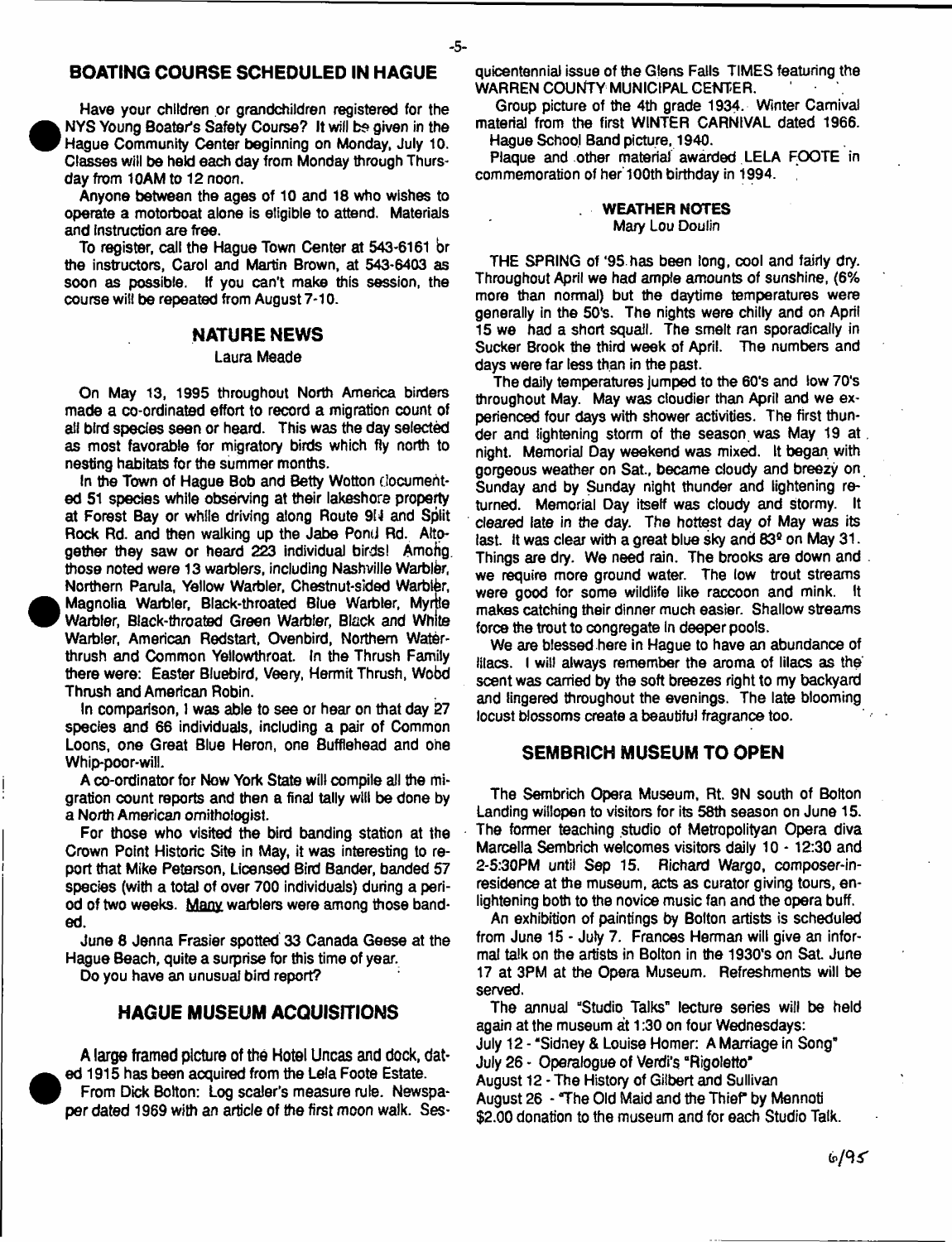## **GRACE MEMORIAL CHAPEL STARTS SUMMER SERVICES**

Historic Grace Memorial Chapel on Sabbath Day Point in Silver Bay begins its 110th year of summer worship services on Sunday, July 2. Worship is at 10:30AM each Sunday through Sep 3. The chapel is interdenominational and worship is led by a different minister each Sunday.

The Rev. Willard 0. Armes, a retired minister of the Presbyterian Church in America from Hudsonville, Ml, will lead the opening worship on July 2. The ministers for the remainder of July are: July 9, Rev. J. Russeii Butcher, a retired minister of the Presbyterian Church, U.S.A.. from Hagerstown MD; Jul 16, Rev. Gerard J. Van Heest, a retired minister of the Reformed Church In America from Holland Ml; Jul 23, Rev. Robert B. Marr, a retired minister of the United Church of Christ from Suffolk VA; and Jul 30, Rev. Gordon Robinson, a retired minister of the Reformed Church in America from Whiting, NJ.

The organist for the summer is Laura Meade of Hague. Special music is provided each Sunday by musicians from the Silver Bay area.

In addition to the Sunday worship services, the chapel is offering two chamber music concerts this summer, Friday, Jul 7 and Sat. Aug. 5 (See related article)

The chapel is also available for weddings, baptisms, and memorial services. For more information please call Carol Babinsky at 543-6044.

You are invited to come, worship the Lord. A warm welcome awaits you. See you in church!

## **PROMETHEUS BRASS TO OPEN CHAMBER MUSIC AT GRACE CHAPEL SEASON**

Prometheus Brass will present the opening concert of the 1995 "Chamber Music at Grace Chapel" season at 7:30PM on Friday, Jul. 7, in Graoe Memorial Chapel on Sabbath Day Point, northern Lake George.

Prometheus Brass is a professional ensemble based in New York City. Their emphasis on diverse but accessible music and audience interaction makes their concerts enjoyable for the whole family. They are currently associated with both the American Music Center and the Music Performance Trust Fund. The Jul. 7 concert will include woiks of Gabrieli, Joplin, Ramsoe, Mozart and Sousa.

The series will continue on Sat. Aug. 5 at 7:30PM with a concert by the Westside Wind Trio, also based in NYC

Grace Chapel is located off Rt. 9N in Silver Bay, north of Tongue Mountain on Sabbath Day Point Road, facing Lake George.

onations to help defray the costs of the concerts will be taken at the door. (Suggested donation: \$5.) For more information, please call: (518) 543-6044 (after June 21) or (212) 222-1226.

These concerts are made possible in part with public funds from the New York State Council on the Arts and Warren County, New York, under the aegis of the Decentralization Program.

The Mastersingers, a choral group based in Glens Falls will perform their annual "Pops for Pops" concert on Sunday, Jun 18 (Father's Day) at the Queensbury Hotel Ballroom in Glens Falls at 7PM.

The program, "Your Hit Parade", which should appeal to all pops on their day (and moms too) will include popular songs from 1935-1958.

This concert will end the "Sundays at Seven" series for this season. Admission is \$8.00. For information, call 793-1704.

#### HAGUE VOLUNTEER FIRE DEPARTMENT

In April the department responded to 5 fire calls which involved 30 1/2 man hours. In May the volunteers raced off to 2 fires and 21 1/2 man hours were used.

The May Ambulance report:

Ambulance 740 made 7 runs with 248 miles Ambulance 741 made one run of 20 miles.

A total of48 172 man hours were used

The HVFD offers some summer safety tips: Do NOT build a fire too close to a camping tent. Keep a safe distance from fireworks. In a Class C (electrical) fire use a dry chemical of C02 (carbon dioxide) fire extinguisher. Do NOT use water. Turn the power off if the fuse does not blow on its own.

 $\mathcal{L}$ 

Several fund raisers are being planned (or are in progress) for the HVFD.

On June 17th and 18th the BASS Weekend/Father's Day breakfasts will be held. These will be buffet style meals, with juice, coffee, pancakes, eggs, toast, sausage available. On Sat. the hours will be from  $4AM - 7AM$ . On Sunday the hours will be extended to 11AM. The cost of the breakfast will be \$5.00. The meals will be served at the Hague Community Center.

And the annual Fireman's Steak Roast will take place on SATURDAY, June 17 at the Tbwn Beach. Come around about 5PM and pick up generous servings of steak, baked potato, baked beans, salad, rolls and dessert - all for \$10.50. Hot dogs will be available for the youngsters. Clams and beverages will be available. Door prizes can be won. Music provided - come and enjoy!

Also on the beach, both June 17th and 18th: Garage sale, under the tent. Tables will cost \$5.00 each, and the hours on Sat. will be from 9AM - 3PM and on Sunday from 9AM - 6PM. Full particulars are available from Sal Santaniello - phone 543-6441 and sign up.

And still ongoing is the rummage sale at the old town hall; hours are from 9AM - 2PM on Mon, Wed, Fri and Sat and evening hours from 6PM - 8PM on Friday. Donated items must be dean and in good repair - otherwise the ladies will be unable to find a good home for the donation. PLEASE DO NOT LEAVE ANYTHING UNLESS AN ATTENDANT IS ON DUTY. We have lots of clothing and small items. If you have any large items to donate (such as bed, stove, sofa, etc.), please phone 685-3671 and we will try to find a good home for it. We do not have room at the hall to accommodate big items NO ITEMS WILL BE ACCEPTED AFTER JUNE 30. The Fire Dept, thanks everyone for their attendance and support in all our fund raising functions. 6/95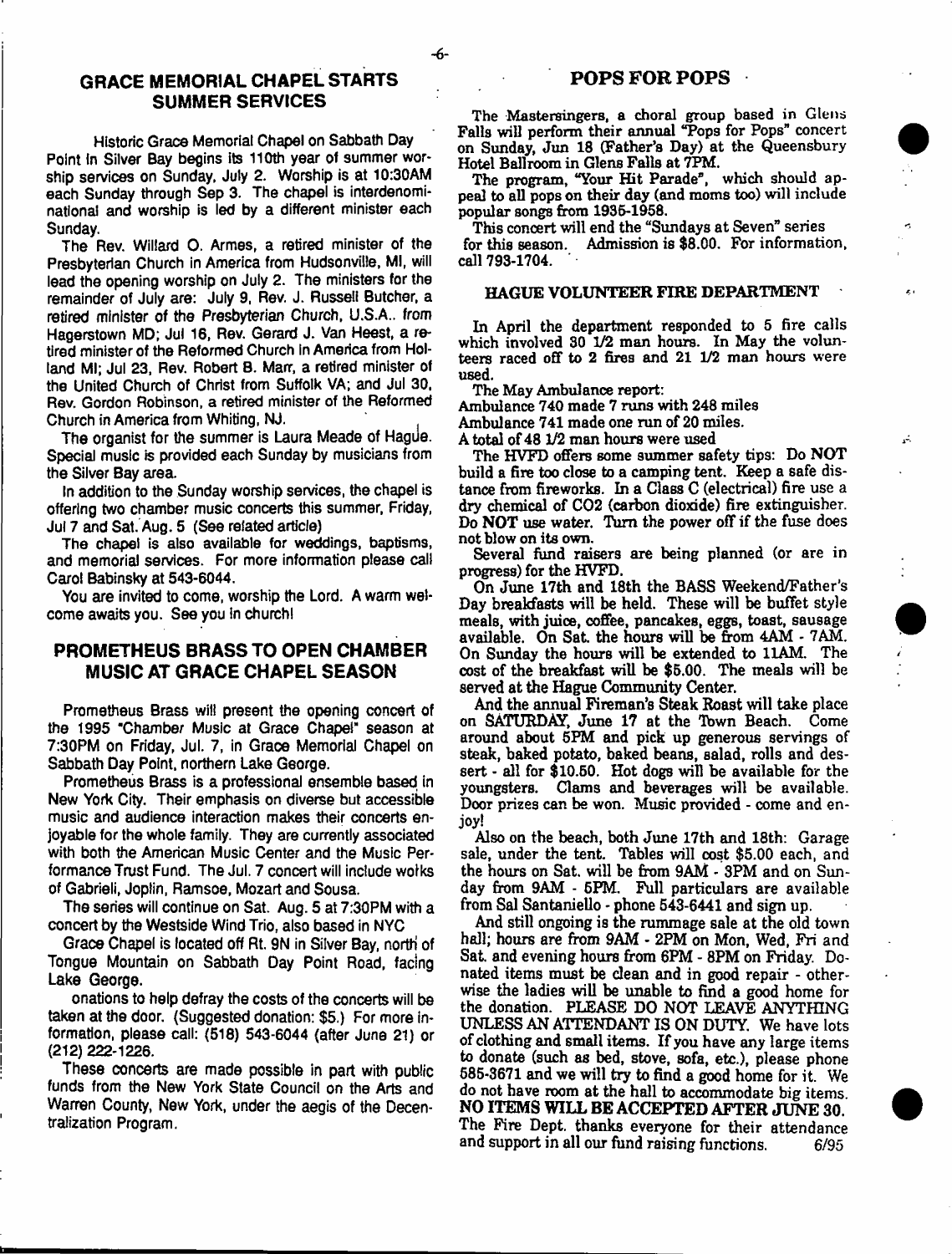## **Soundlngs**

**BORN:** A girl, Ashley Nicole, to Angel Hargell and Eugene Bamaby, Hague, on May 8 at Moses Ludington Hospital. Ashley is the granddaughter of Marion & Eugene Bamaby, Hague.

**BORN:** A boy, Matthew Thomas, to Tina and Jim St. Andrews in Fayetteville, N.C. on May 6. Matthew is the grandson of Janice and Dan Belden, Hague.

**Engaged:** Robert C. Gautreau, son of Timothy and Michele (Denno) Gautreau, Hague to Dawn A. Mielewski, daughter of Frank and Amelia (Osier) Mielewski, Clifton Park. Rob is a graduate of Ti High School and SUNY, Buffalo, with a BS in Physical Therapy. He is associated with Dennis Hens, RPT, Ticonderoga.

Rob is the grandson of Bernard and Anna Denno, Hague. Dawn is the granddaughter of Bernard and Alice Osier, Tlconderoga.

**MARRIED:** Kathleen Marie Hudak, daughter of Mr & Mrs Richard Hudak, Ticonderoga, to Rev. Bruce Neumann Torrey, New Bern, NC. in Homell, NY. Rev. Torrey is rector of the Episcopal TriParish Ministry, Hornell.

**MARRIED:** Eric Coon, son of Mr. & Mrs. John Codn, Hague, and Alicia Merritt, daughter of Mr. & Mrs. Charles Merritt, Hague Rd., Ticonderoga, on June 3 at Valley View Chapel. Reception was held at Rogers Rock Campsite.

**MARRIED:** Catherine Laundree, daughter of the late Marge and Ray Laundree, Hague, to William Weils, jr., son of Mr. & Mrs. William Wells, Sr., Ticonderoga. on Juhe 10 on the beach at the home of Mary Laundree in Hague.

A memorial service for CLAIR KELLEY will be held on July 3 at 10AM in the Silver Bay Chapel. Mr. Kelley died in Sun City Ft. on Dec. 24.

**RICH BELDEN,** son of Janice and Dan Belden was named the top manager of the World Gymn Fitness arid Nutrition Center and has been transferred to Lubbock, TX to manage a new health spa there.

**MICHAEL BAILEY,** pastor of the Hague Wesleyan Church was among the graduates at North County Community College, Saranac recently. Michael is now an LPN and will continue his education to become a registered nurse.

**EDWARD A. HENRY,** son of Mrs. John T. Henry, Hague, graduated with a BS degree in nursing from the college of Health Sciences at the University of Wyoming, Laramie, on May 13. At a convocation held that day for the nursing students, Ed was awarded the Leadership Award and the award for Caring, Compassion and Communication. He was inducted into the Phi Kappa Phi honor society and the Sigma Theta Tau, Nursing Honor Society. Ed was on the Dean's List for all semesters and was also on the President's List, graduating with a 3.8 average. Ed went to the Hague Central School for a few years and was a summer resident of Hague for most of his life.

- **7**-

**STEFAN KUENZEL,** son of Ginger (Henry) and Andreas Kuenzel, Hague and Munich, Germany, graduated from Northwood High School in Shreveport, LA on May 18. He will pursue further education at the Artisans College in Rockport Maine, in the fail.

**RON POTE,** Hague, has been promoted to the position of manager, environmental health and safety at the Ticonderoga mill.. He will be responsible for coordinating the Ticonderoga mill team in the areas of environment and safety. He was most recently pulp mill superintendent. Ron served as chairman of Hague's Planning Board.

**REV. DAVID LAWRENCE,** pastor of the Hague Baptist Church, has tendered his resignation to the church as of July 9, 1995. Rev. Lawrence plans to devote more time to his prison ministry. For the present he and his family will retain their residence in Hague.

**ATTORNEY RUDOLPH J. MEOLA,** son of Mr. Rudolph Meola, Hague, successfully represented GMAC recently in a bizarre lawsuit brought against them by a Feura Bush woman who thought that two men who had been sent to repossess her car were auto thieves and came after them with a gun and knives. Attorney Meola was a Hague student and graduated from Ticonderoga High School.

## **5TH MARKING PERIOD HQNQR ROLL**

The following students are listed on the TI High School's Honor Roll for the 5th marking period: First Honors: ELIZABETH BRUNET, LINDSAY FRASIER, JESSICA FRASIER, ALLISON JOHNSON, MONICA JOHNSON, LAUREN MACK. Second Honors: JENNIFER BELDEN, MELISSA BRU-NET, PATRICIA CORLISS, JESSICA MARS Congratulations!

The following Hague students have been participating in spring sports this year: BRITTANY STULL, JV Softball; BRAD MAY,Boys Varsity Track; MONICA JOHNSON, Girls Varsity Track; DAVID FITZGERALD, Varsity Golf; KEN ANDREA, PAT ANDREA, JAMES GIRARD, JAMES JORDON, JACOB MAY, Boys Modified Track; CRISSY LAWRENCE, KATE RUTKOWSKI, EVE TROMBLEY, Girls Modified Track; GREGG FITZGERALD, PETER HUTCH-INSON, Modified Golf; BRANDY FRASIER, CHRISTINE FRASIER, Modified Softball.

**TOMORROWS CHILD** - a Pregnancy & Parenting Referral and Information Line. Call Toll Free 1-800-640-4558

*Yessterday is history. Tomorrow just a mystery. Today is but a gift. That's why its called* The *Present".*

*6/95*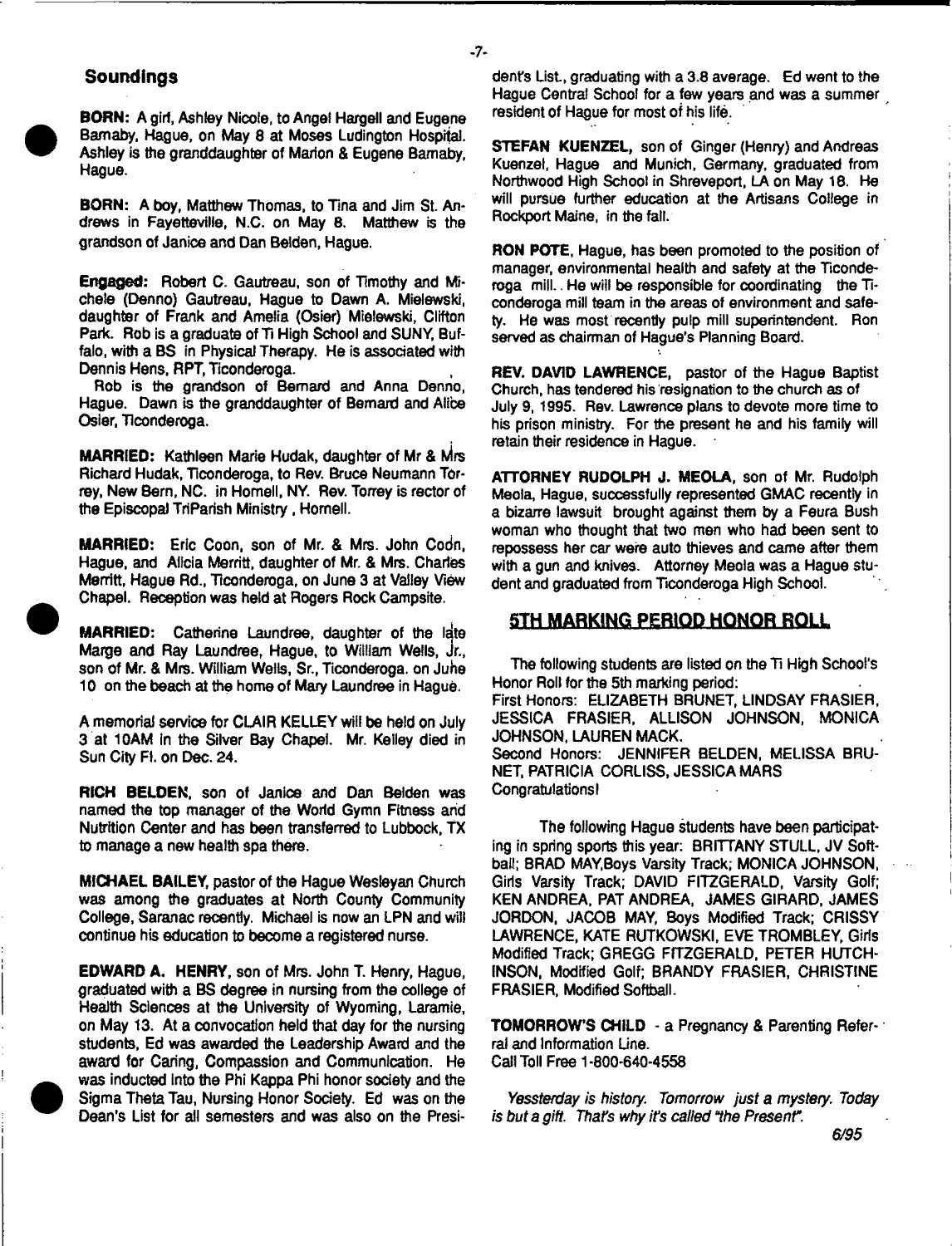The 8th Grade Honors Art Class of Ticonderoga Middle School recently competed in and won a 1st place standing in the NYS Olympics of the Visual Arts with their architectural model of a "Museum for the Art of the Americas".

The Honors class won by 20 points over the second place winners, out of a possible 75 points total. Members of this year's dass from Hague are: MICHELE DeFRAN-CO, CRISSY LAWRENCE, THOR GAUTREAU, PAT AN-DREA, AND DAVID FITZGERALD.

THE DEMOCRATIC PARTY of Hague met on June 6 and will be represented in the November election by Rudy Meoia for councilman (a position he now holds) and Barbara Belden (Mrs. Paul) , who will run for town clerk. Both these people have excellent backgrounds in business administration and are well qualified for these positions.

The next Democratic meeting will be July 17 at 7PM. Please plan to attend. Let's have a great turnout... gl

THE REPUBLICAN PARTY of Hague met recently and have proposed the following slate : For Supervisor - Incumbent Dan Belden Councifwoman Linda Coffin For Councilman - Mark Martuoci Bob Patchett For Highway Supervisor - Incumbent Dave DeLarm Former Supervisor - Dick Dunklee For Town Clerk - Debbie Manning For Committeemen - Jim Braisted **Martin Fitzgerald** 

For your information - there will be two vacant seats in the town council. One is held by Rudy Meola, who is a Democratic candidate, the other is being vacated by Linda Coffin, who is running for supervisor. Petitions have been Circulated since June 6. Republican Primary will be held bn September 12,1995.

As of the date of publication, the only Independent who is is running is Valerie Lawrence, for Town Clerk.

## **EIGHTH ANNUAL POETRY CONTEST**

Ti middle Schools' Eighth Annual Poetry Contest was a huge success. Cash awards, mementos of participation, and a poets' reception were made possible by the Ti PTO. Over 150 rhymed and free verse poems were written by sixth, seventh, and eighth grade students. High school teachers and administrators served as judges and were impressed with the quality of the poems.

Among the winners were Hague students Katie Breitenbach, 6th grade; Eve Trombley, 7th grade and Christopher Frasier, 8th grade.

*A memorial service for Clair Kelley*, *Silver Bay*; *who died in December in Florida will be held on July 3 at 10AM in the Silver Bay Chapel.*

NEW RULES FOR COMMUNrTY CENTER USE include: 1. All requests for use of space in the Center must be made in writing on application form provided by the Center Coordinator and returned to her as soon as possible. Groups having annual events should notify the coordinator as soon as they know specific dates for the coming year. Space will be allocated on a first come, first serve basis. In case there are several meetings at the same time, the rooms to be used will be decided on by the Center Coordinator. Individuals or groups should limit their activities to the specific area requested for use. This is a building in which business is carried on and people's need for privacy should be respected. The supervision of children during events at which they are present is particularly important.

2. A fee will be charged for the use of the Richard E. Bolton Meeting Room by groups or individuals not affiliated with the Town of Hague. There will also be a charge for profit making activities sponsored by individuals or groups from the Town but not specifically directed to townspeople. The charge for the use of the facility will be \$100 for each event. Fees may be waived or changed in special instances at the discretion of the Comm. Ctr Facilities Committee. Donations by other Town groups and individuals using the facility will be gratefully accepted.

3. No smoking in building.

4. No alcoholic beverages shall be allowed on town property, either inside die building or on the grounds.

5. Senior Citizen room is reserved forthe exclusive use by Hague senior citizens unless they specifically authorize its use by others.

6. The lobby area will not be scheduled for use by groups. It is an informal gathering or waiting area for anyone attending a function in the building or having town bu is ness.

7. The kitchen will be made available to all groups as needed. Written application shalai be made to the coordinator regarding the needs of the group. Each group using the kitchen is responsible for kitchen set up and clean up. The stove, grill, refreigerator, freezer, coffee machine, and any appliance must be cleaned after use. The floor must also be washed. Theappiicances used must be unplugged and the trash put in the receptacles provided. Special needs may be arranged ahead of time with the Comm. Ctr. coordinator.

8. Chairs and tables will be set up by the town custodian after hours for outside groups who will be charged a fee to be discussed with the coordinator at the time of application. Thefee wilt be paid directly to the town. Chairs and tables will under no circumstances leave the center; they are not for loan or rent.

9. The person in charge of the group activity is responsible for the following at the conclusion of the event: lights off; doors secured and the area of use left neat.

10. No pets or animals are allowed in the building or on the grounds.

11. Decorations: No decorations may be hung from any light or fan fixture. No tacks, tape, nails or staples may be used in the walls. Tape may be used on the window and door moldings and tacks may be used on the ceiling molding. (Cont. on page 9 COMMUNITY CENTER) 6/95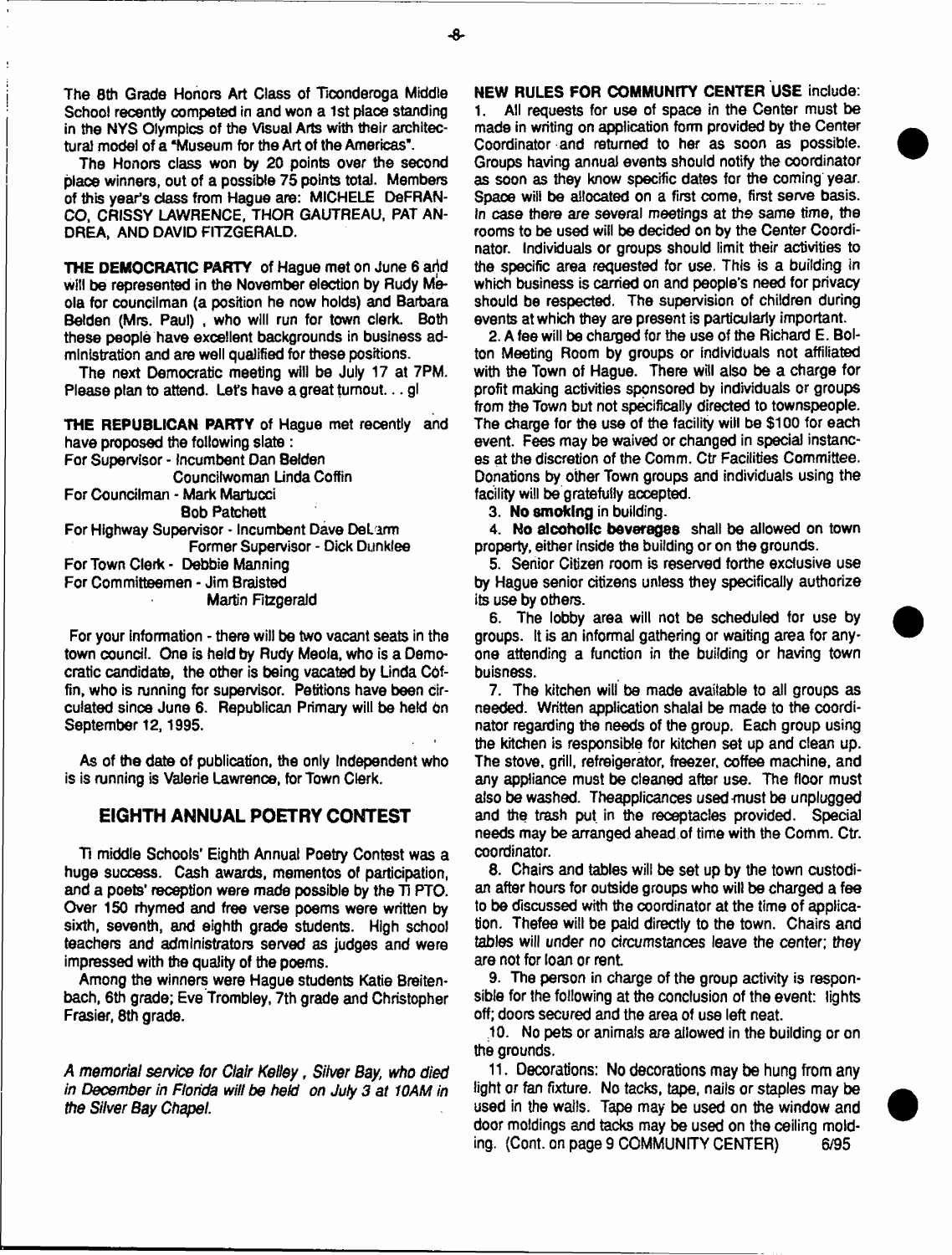## **Community Center (Cont. from page 8)**

12. Thermostats: The thermostats should not be touched under any circumstances. If there is felt to be a problem with the heat or air conditioning, the center coordinator should be contacted. Special needs should be arranged with the center coordinator.

13. Keys for the center will not be available to groups or individuals. Entry Into the building and lock up shall be done by the center coordinator or the custodian. .

14. All policy and rule decisions by the Communmity Center Facilities Committee must be presented and kpproved by the Town Board.

Approved by Town Board May **9,1995**

# **LGA / HELEN FROEHLICH GRANT UPDATE**

I hope everyone will take the time to look at the Hadue Brook project The location of this project is next to the community center. After what seems like a long time in ihe planning, the project is finaty complete. Most people Will see a lawn and a stone- lined bank next to the brook. Others of us see an area of re-infiltration and filtering of stormwater run off. Whichever way you look at the new landscaping, the project is a positive step forward.

I would like to thank the many people who made this all happen. The Stormwater Committee: Dan Belden, bill Bothe, Unda Coffin, David DeLarm, Ralph Denno, Mary Lou Doulin, Crispin Ginn, Rudy Meola and David Swanson. Clerical work done by Bertha Dunsmore and Didne Trudeau, The group who performed the on-site work, Qavid DeLarm and the Town Highway Dept. : Donny Smith, Jerry Frasier, Lee Frasier, Chet Frasier and Danny Stietz. Excavation equipment and operation by Walt Waters. The help from David DeFranco's employees: Tony, Chris and Joe who helped plant the bank with the willows and croWn vetch. Technical support from the Lake George Park Commission and Warren County Soil and Water Conservation District. Last but not least, the people who made it all possible - the Lake George Association and the Helen V. Froelich Foundation. Thank you! A great job done by all of you!

#### LGPC /STORMWATER WORK PLAN GRANT

Our windshield survey has been completed and the solutions to problems are in the process. I'd like to put to rest a rumor that has been brought to my attention. That Is the one concerning turning people into D.E.C. Not True! The purpose of the windshield survey was and is to identify problem areas and to find ways to prevent and/or fix them. We need to look at the whole picture to understahd how stormwater and non-point pollution have and will affect alt of us. We wili be scheduling a public meeting'in the near future (the end of July) to explain what this work plan is alt about and how our community is affected by stormwater. We are working hard to help, we are not pointing fingers at anyone. Thanks everyone. . . Skip Hourigan, Chr. Stormwater Committee.



# **WINDSURFING CHAMPIONSHIPS TO BE HELD IN HAGUE**

On June 24 and 25, the Adirondack Boardsailing Club will hold its 12th annual windsurfing championship in Hague. This is the largest windsurfing contest in Northern New York. Biili Dutcher, organizer, has indicated there will be approximately 30 competitors from three or four states. Sign-in begins on the Hague Beach at 9AM on the 24th and the races get under way at 11AM. A minimum of three races, maximum of five is scheduled for Sat. If weather does not cooperate and three races cannot be held, they will continue on Sun at 10AM.

Categories include Novice, with free clinics for those registered; Expert, light weight; Expert, heavy weight, Women's: and Masters for those over 55. A minimum of 5 competitors is needed for each class. These races are open to anyone. The fee is \$20 for the two days.

If at least three races are completed on Sat. an awards ceremony will be held on the beach at 4:30PM If races are held over to Sun. awards will be held after their completion. An after race party will be held at the Dockside Restaurant cn Sat. at 6M.

#### **HAGUE SENIOR CITIZENS**

The Hague Senior Citizens Club will meet on June 27 at 1:30PM. A discussion of the picnic to be held in July will be on the agenda. Ail seniors of Hague are invited to attend.

#### **TIPS FOR PROTECTION IN STORMS**

With warmer weather already here, summer storms aren't that far behind. Neither is lightning!

Lightning bolts are powerful. A single flash carries thousands of volts of electricity, making it extremely dangerous. That's why it's important to take note of the most important lesson of lightning safety: Don't be a target.

Act as soon as you see a flash of lightning or hear thunder. Keep the following tips in mind:

\* If you're outside, find shelter, such as your home, a large building or a car.

\* if there isn't any shelter, make sure you're not the tallest thing around.

Stay away from anything that might act as a lightning rod: trees, umbrellas, fence posts, or golf dubs.  $\mathcal{L}^{\text{max}}_{\text{max}}$ 

\* When you're swimming or on the open water in a boat, get to shore and out of the water as quickly as possible.

\* If a power line is knocked down by the storm, keep yourself and others away from it and report it immediately to the number on your NiMo bill. . .Excerpted from The Best of Energy. May/June 1995

- **9**-